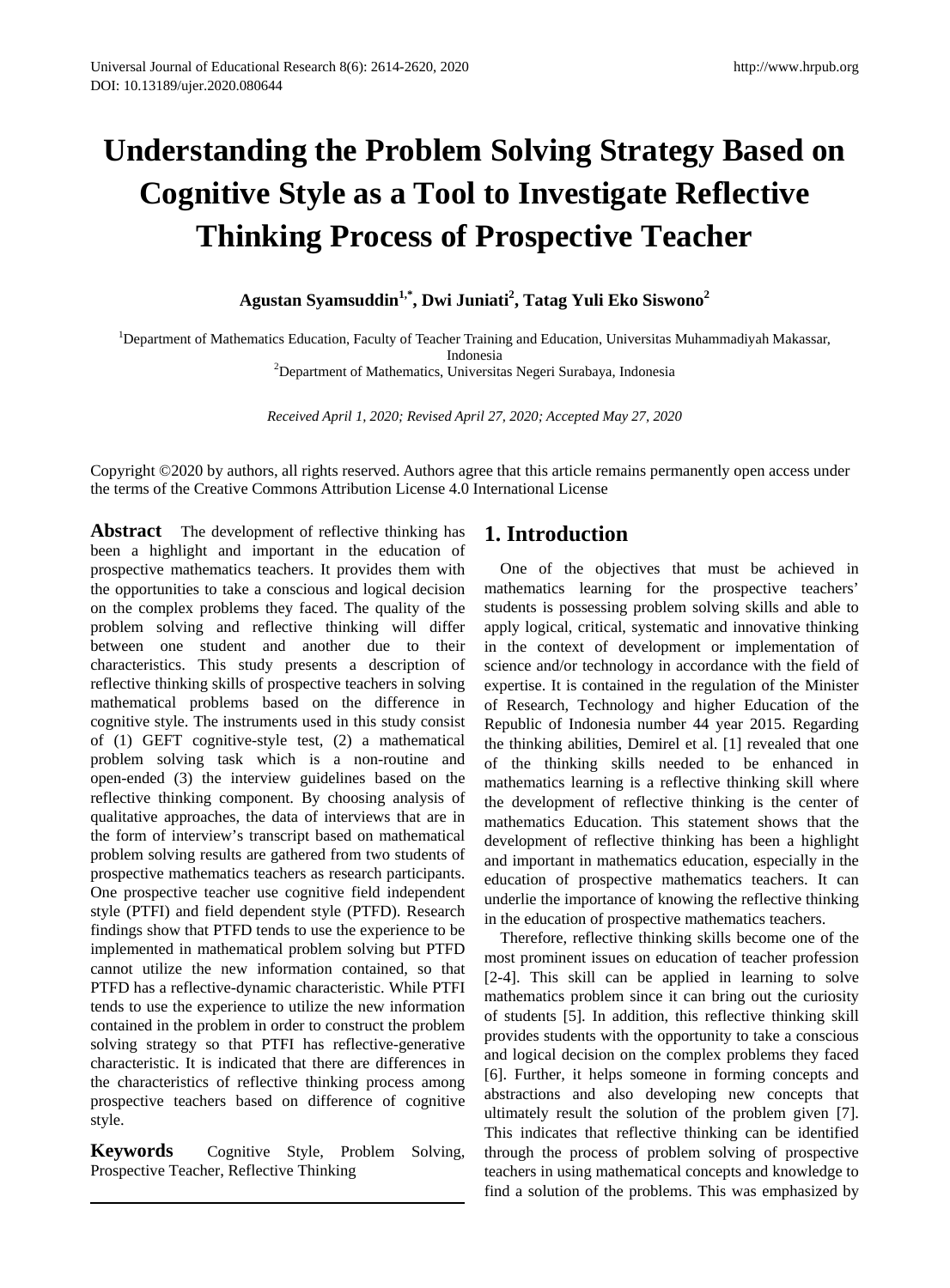Jonassen [8] and McGregor [9] that the process of problem-solving is the process of implementing all the knowledge in both new and unusual situations. Thus, the quality of the problem solving will differ between one student and another due to their characteristics.

One of the factors affecting the problem solving process is cognitive style [10]. Saracho [10] states that cognitive styling is a characteristic in the thought process that is consistent and reflected in individuals when the individual processes the information. In addition, Riding et al., [11] state that cognitive styles refer to individual tendencies and consistencies in understanding, remembering and organizing, thinking and solving problem. The difference in cognitive style is indicated to affect students' ability in reflective thinking and mathematical problem solving. This assumption is emphasized by the opinion of Bodine [12] that cognitive style has a correlation with intellectual and perception behavior. Intellectual is related to a person's ability to think, while the perception is related to someone's ability to perceive or interpret something.

The cognitive style studies in this study focused on cognitive styles developed by Witkin et al., [13] namely field-independent and field-dependent cognitive styles. Field-independent individuals tend to have analytical characters, choosing a response based on a situation that occurs, resulting in a perception that is only partially influenced by a change in situation. Further, Witkin et al., [13] revealed that field-dependent individuals are prone to meet difficulty in facing different situations so that there is a perceived sense of perception influenced by changes situations that occur. Hence, it can be argued that individuals who have field-independent cognitive style have a tendency to respond to situations based on their views that are analytic, while individuals with field-dependent cognitive styles have a tendency to respond the situations based on the situation they face.

With the difference in cognitive style, it is possible that students solve problems by responding to the problem based on the perception they have, therefore in order to identify the reflective thinking skills of prospective teachers, the process of solving mathematical problems conducted by prospective teachers based on cognitive style can be used. Hence, the author considers that it is necessary to know the ability of reflective thinking students in the mathematics problem solving by also considering the elements of the student's cognitive style in

this case, the cognitive style of the field independent and field dependent they have. By paying attention to this aspect, an overview of the impact of cognitive-style differences on the reflective thinking skills of the prospective teachers in mathematics problem solving will be obtained. Thus, in this paper the author aims to provide answers of research question: How is the impact of cognitive-style differences on the reflective thinking process of prospective teachers in solving mathematical problems?

## **2. Research Methods**

Based on the research question as a starting point outlined in the introduction, a descriptive study with a qualitative approach analysis is chosen in order to answer the question [14,15] with the design type as a case study [16,17]. This is in line with the purpose of research that intends to deeply describe the meaning of phenomenon (reflective thinking process of prospective teacher's students in solving mathematical problems based on dimensions or differences in cognitive style) and object characteristics of the case studied are limited [16] which are two students of prospective mathematics teachers at Universitas Muhammadiyah Makassar, Indonesia, who were selected as the subjects in this study. Each of the prospective teacher with field-independent style (PTFI) and field-dependent style (PTFD).

The instruments used in this study consist of (1) GEFT cognitive-style test instruments developed by Witkin, et al., [13] consisting of 25 items using the criteria of Kepner and Neimark [18]. If the subject gets  $0 \leq$  the score  $\leq 9$ then it categorized as the dependent field. Furthermore, if the subject gets  $10 \leq$  the score  $\leq 18$  it is classified as an independent field; (2) a mathematical problem solving task sheet used in the study is a non-routine and open-ended mathematical issue designed to acquire data related to student problem-solving strategies using reflective thinking skills (3) the interview guidelines, which are used to collect data through interviews to research subjects in a directed way. The questions asked refer to the process of reflective thinking according to the study [19]. The aspects of the reflective thinking components are examined in the study adapted from Dewey [20], Lee [21], Rodgers [22] and Zehavi and Mann [23] which are detailed in the following Table 1.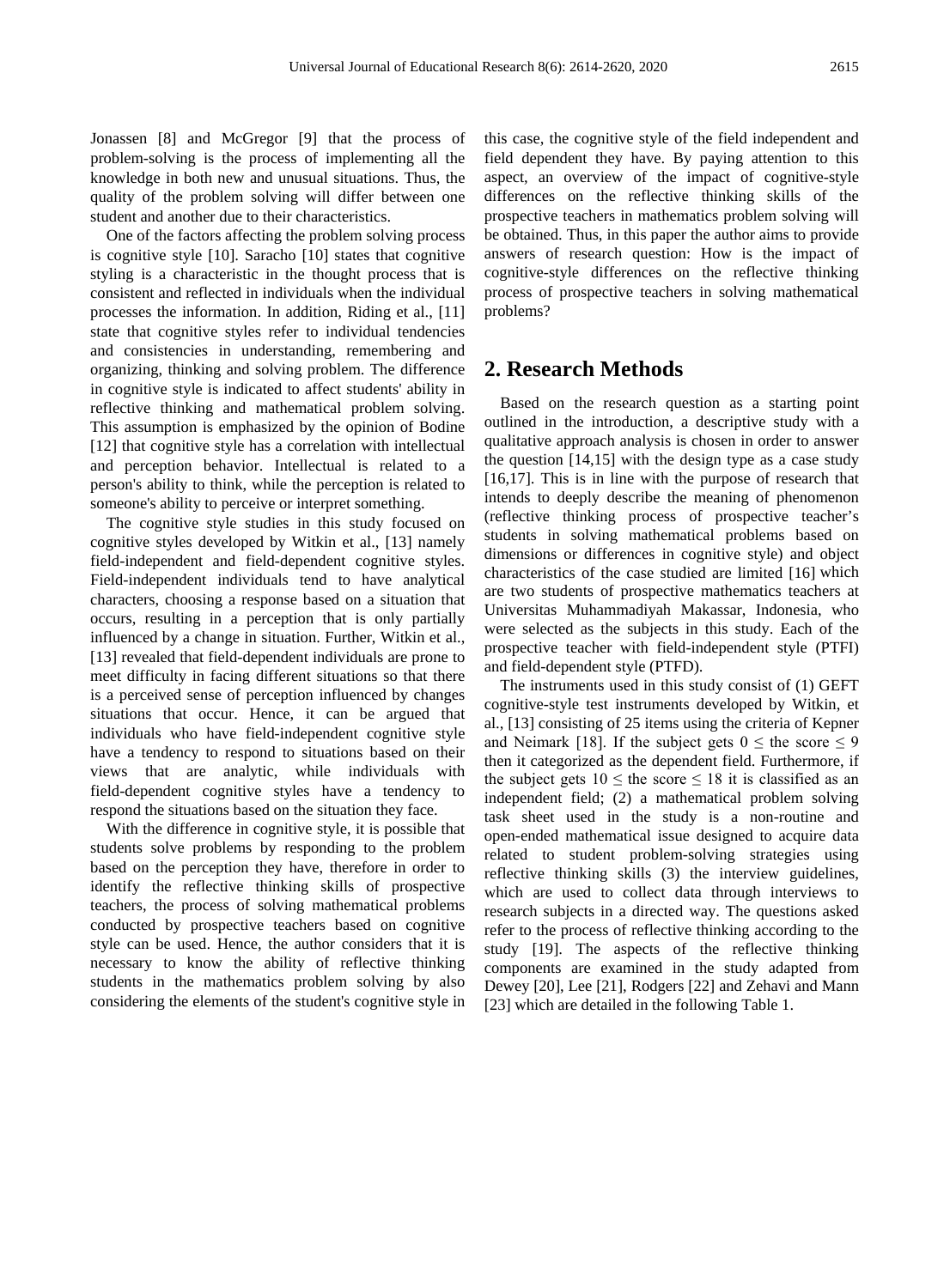| <b>Reflective Thinking Stages</b>                                | Descriptor                                                                                                                                                                                                                  |
|------------------------------------------------------------------|-----------------------------------------------------------------------------------------------------------------------------------------------------------------------------------------------------------------------------|
| Description of problem based on the                              | The process of describing or formulate problems using the knowledge and previous                                                                                                                                            |
| experience                                                       | experiences possessed and associating the information explicitly stated in the problem                                                                                                                                      |
| Elaboration of the concepts in                                   | The process of elaborating concepts in order to produce ideas to form problem-solving                                                                                                                                       |
| generating solution process based on the                         | strategies by using the knowledge and previous experiences owned and associating those                                                                                                                                      |
| experience                                                       | ideas to build solution strategies                                                                                                                                                                                          |
| Analysis of solution by using insight<br>based on the experience | Analyzing the completion strategies undertaken using knowledge and previous learning<br>experiences and considering the relevance of experience with information from the problem<br>purpose related to the problem solving |
| Evaluating selected solution based on                            | Evaluate the solutions that have been conducted by associating previous knowledge and                                                                                                                                       |
| the experience                                                   | experiences to acquire a conclusion that is more believed to be true                                                                                                                                                        |

**Table 1.** A Reflective Thinking Process Descriptor in Solving Mathematical Problems

To analyze the research data that has been collected, a research analysis was used with qualitative approach of research that produces descriptive data, namely speech or writings and behaviors that can be observed from the subject itself. Before being analyzed, the data credibility is examined using time triangulation and member-check [24] [25]. In this case, the interview transcript data of the problem solving tasks in two stages of triangulation is used to determine the data credibility, hence the valid data obtained.

## **3. Results**

In this section, the results obtained from the subjects of reflective thinking in solving mathematical problems will be described as follows.

#### **3.1. Reflective Thinking Process with Field-Independent Cognitive Style of Prospective Teacher's Students (PTFI) in Solving Mathematics Problem**

In the stage of *description of problem based on the experience*, PTFI reformulates the problem by using its own sentence in accordance with the order of information contained in the problem based on the knowledge invaded. PTFI identifies that the problem is related to the concept of geometry and algebraic counting operations. If associated with experience and knowledge, the problems faced by PTFI are related to linear programs as it requires the concept of multiplication, addition, division and subtraction, two-variable linear equations and inequalities, algebra, geometry. Further, the difficulties faced by PTFI when solving problems are related to the skills of making mathematical models, drawing, use of operations and strategies in solving problems. While, based on experience or knowledge, PTFI has difficulty in using operations and mathematical models.

In the stage of *elaboration of the concepts in generating solution process based on the experience*, PTFI identifies the two concepts needed to solve a problem namely the concept of the operation of algebraic and geometry. PTFI tends to use good drawing strategies on both current and

previous issues. PTFI explains the difficulties faced when implementing a strategy which are related to inaccuracy and less concentration due to time constraints when solving problems. For them, the completion strategy could be developed by adapting or modifying the previous strategy. Regarding the development of the completion strategy, PTFI has expressed positive impacts (facilitating completion) and negative (time consuming). PTFI explains that a drawing strategy is a more effective strategy and makes it easy to check solutions and easily associate answers with problems.

In the stage of *analysis of solution by using insight based on the experience*, PTFI identifies 2 (two) excellent problem solving criteria that is problem solving done in a sequence (step by step); and accuracy of understanding problems. PTFI identifies 4 (four) aspects for effective problem solving; namely (a) understand the meaning of each word; (b) create a mathematical model; (c) perform mathematical calculations; (d) interpret the results obtained with the context of the problem. PTFI identifies two strengths (the completion of more than one way and the drawing strategy) and two shortcomings (less thorough and concentration) related to the problem solving. PTFI fixes the weakness by multiplying the practice of doing test or other problems.

For the stage of *evaluating selected solution based on the experience*, PTFI chooses the completion procedure by drawing as it facilitates and convinces the PTFI to obtain the correct answer. PTFI discloses the procedure used in accordance with the principles and rules of mathematical operations which (1) record all the known information contained in the problem; (2) record what is asked of the question; (3) perform the completion stage of the mathematical problems he faced; (4) re-check both the process and the result of the answer obtained, whether it is in accordance with the purpose of the problem. To find out whether the solutions have answered the problems, PTFI checks several times of the completion in several ways, which is resulting in varying answers. To test internal consistency or errors in the operation or procedure of problem solving, PTFI checks the completion associated with the operations used. The subject reassures itself by interpreting the results of the breakdown gained into the context of the presented problem.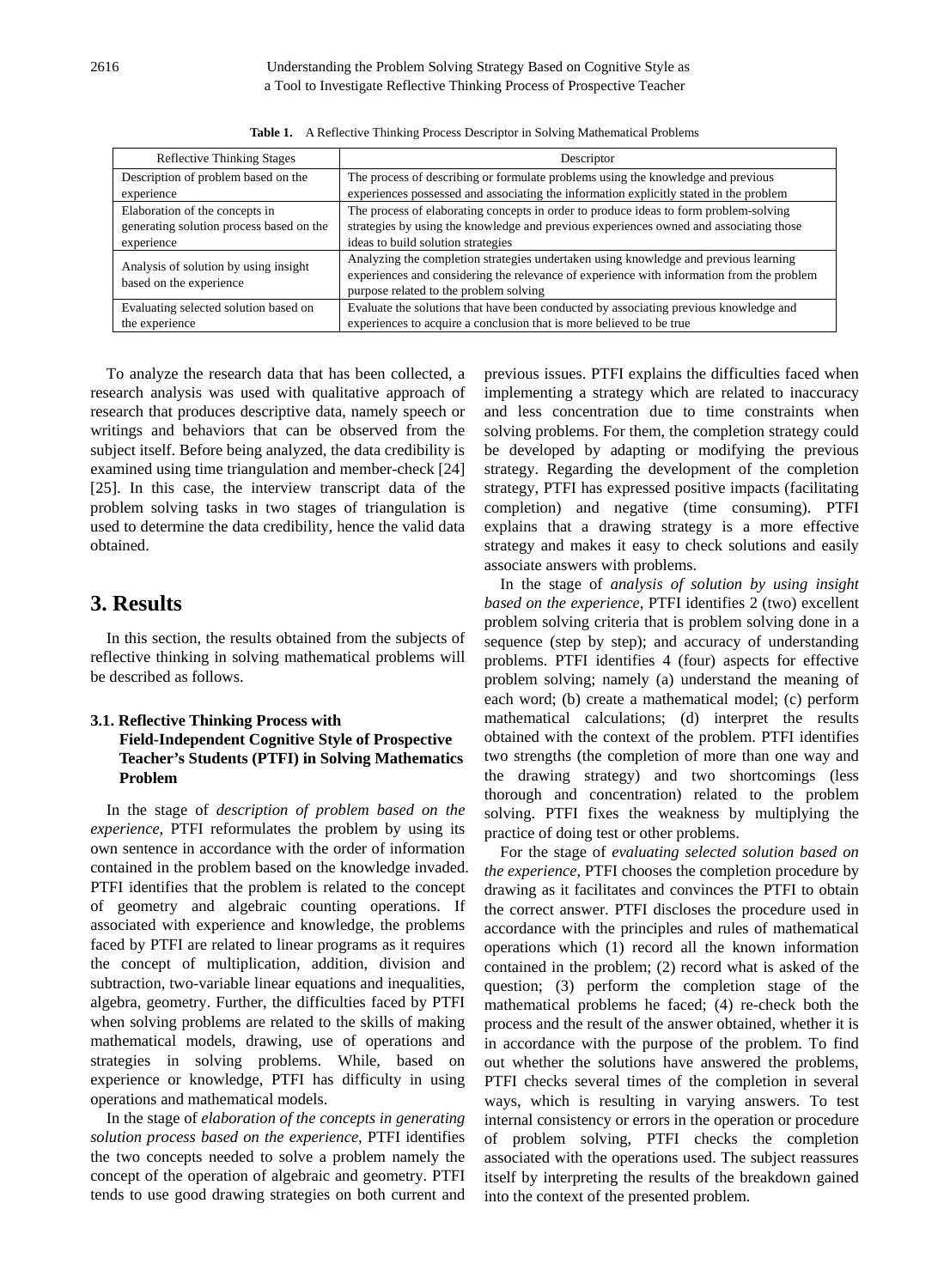#### **3.2. Reflective Thinking Process with Field-Dependent Cognitive Style of Prospective Teacher's Students (PTFD) in Solving Mathematics Problem**

At the stage of *description of problem based on the experience*, PTFD describes problems with their own sentences on an irregular basis based on the order of information contained in the problem. PTFD identifies that problems are related to the concept of the algebraic counting operation. If associated with experience or knowledge, the problems faced by the PTFD are related to measurement. The difficulties faced by PTFD when solving problems are related to problem solving strategies. Meanwhile, based on experience or knowledge, the difficulty of the subject is associated with unchastity to transform from one form to another.

For the stage of *the elaboration of the concepts in generating solution process based on the experience*, PTFD proposed one concept required (algebraic calculate operations related to summation, subtraction, multiplication and division) to solve the problem. PTFD solves the problem with a "reading to understand the problem" strategy because it makes it easier and also the easiest to be understood. PTFD explained the difficulties of implementing a strategy related to the "workaround" due to the PTFD idea of changing its context to facilitate the completion process of the problems he faced. PTFD explains that there is a tendency to implement the same strategy when facing the problem of "reading to understand".

While at the stage of *analysis of solution by using insight based on the experience*, PTFD identified 4 (four) excellent problem solving criteria namely; (a) understand the problem; (b) determine what is known and asked; (c) choose the concept of completion; (d) perform a re-check. PTFD mentions the advantages related to the problem solving that has been done by two different answers so that he or she can do the consideration and compare the two answers to choose the answer that tends to be correct. MPFD identifies strengths (two different answers) and deficiencies (answers are ambiguous) and seeks to improve the deficiency by improving precision, choosing the right concept and the skills of making mathematical models.

In *the evaluating stage of selected solution based on the experience*, PTFD chose the "read to understand" procedure to make it easier for MPFD to believe the answers gained tend to be true. Furthermore, to find out the answers that have been answered, PTFD checks the answers obtained by selecting the most appropriate answer by recounting and checking the suitability between the problems solved with the concepts used. PTFD explains that to test for errors in the operation or procedure of problem solving, PTFD checks all the information used and adjusted to the purpose of the problem.

## **4. Discussion**

The key findings in this study are the themes compiled from the codes generated in the process of the data-processing [26]. The category is based on the descriptor of the reflective thought process in solving the problem as a guide in identifying the required research data (see table 1.). This research finally provides a description or overview of the reflective thinking of prospective teachers' students in solving mathematical problems based on cognitive style. The results of these studies have shown that both the PTFI and PTFD subjects meet all of the reflective thinking components that can be explained as follows.

## **4.1. Description of Problem Based on the Experience**

In this activity, the subject performs an orientation towards the problem. Based on their knowledge, the subject understands the problem by describing and reformulating the problem using his own language. The subject presents all the information contained on the problem completely and identifies mathematical facts such as concepts, traits and principles related to the problem. In addition, the subject gathers new facts based on the learning experiences that are concepts, mathematical traits and problems that have been found before. Afterwards, synthesize ideas are used to choose the concepts that are related and relevant to the problems faced.

This is in line with the results of the study conducted by King and Kitchener [26] stating that reflective thinking helps someone in solving complex problems, because reflective thinking helps someone in identifying concepts, facts, formulas, and theories relevant to the solution of the identified problems. In this activity, both subjects describe the problem differently. If the PTFI performs in a sequence way, the PTFD performs in a randomized manner which is not based on the order of the problems presented. This indicates that PTFD tends to be neat and structured when conveying information while PTFD tends to be random and unorganized when it comes to ideas related to the information they acquire.

This is in accordance with the results of the study of Witkin et al., [13] who found that individuals with cognitive field independent style tend to be orderly and organized whilst individuals with cognitive field dependent style tend to be irregular.

#### **4.2. Elaboration of the Concepts in Generating Solution Process Based on the Experience**

At this stage, the subject specifically analyzes the concepts or principles and linkages of the concepts or principles contained in the problem presented. This is in accordance with the findings of research conducted by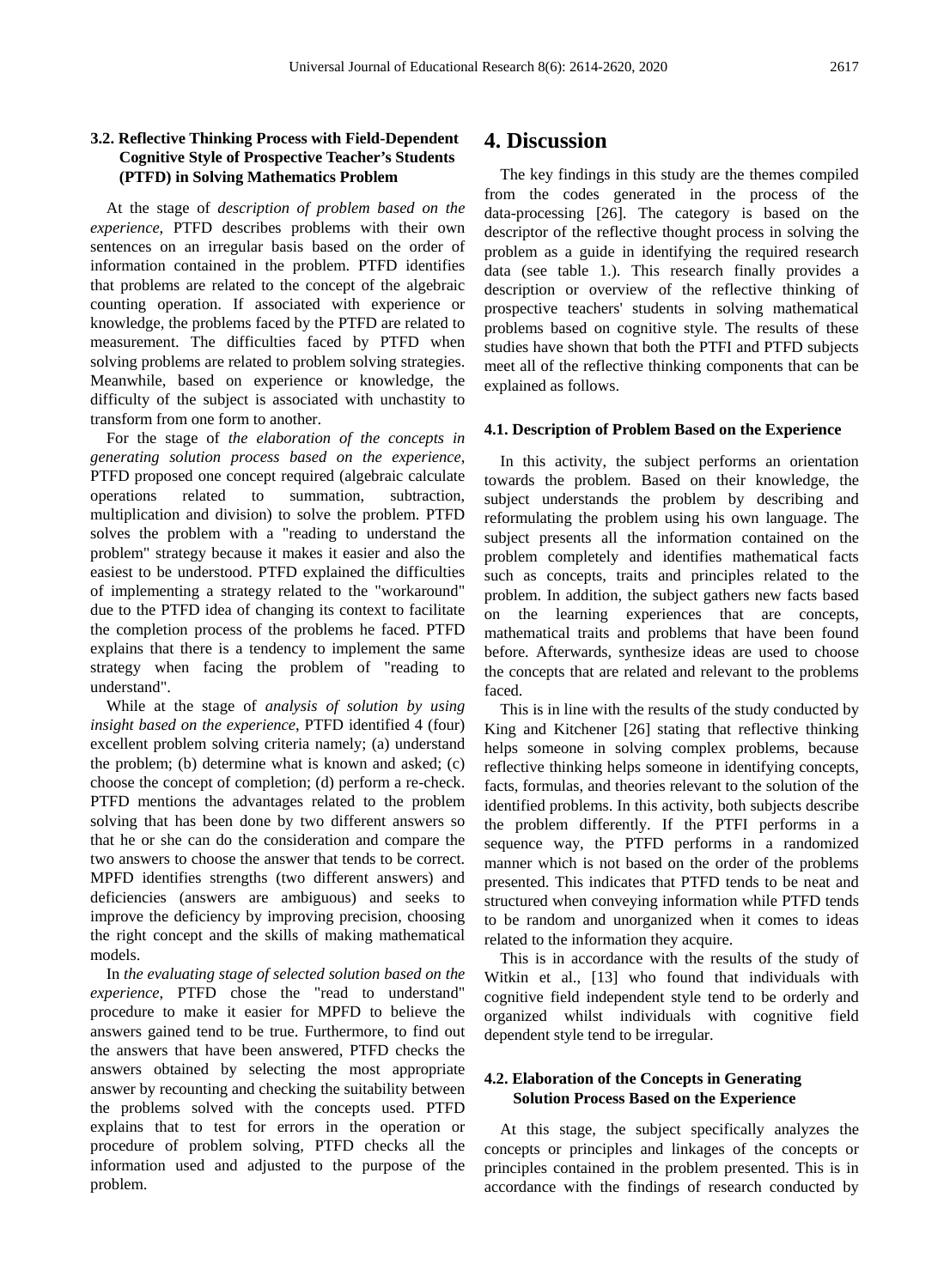Sezer [27] stating that reflective students become aware and actively assess what he or she knows, what he or she should know and how he connects one concept with other concepts. Furthermore, the subject identifies the concept needed to solve the problem. This indicates there is a sense of curiosity in the subject when responding to problems presented to them.

This statement is supported by Ortiz [28] stating that one of the important things when reflective thinking is curiosity, is that curiosity will explain the phenomena that require answers clearly and the desire to seek their own answers to the issues raised. In addition, the findings are also supported by the study conducted by Betne [29] stating that reflective thinking is a tool for developing students' ability to use mathematical concepts.

Moreover, the subject explains how to choose the appropriate operations and strategies in solving the presented problems. It is supported by Mcduffie statement [30] that the important thing on reflective thinking is the act as a tool that promotes thinkers during situations of solving problems since reflective thinking provides an opportunity to think in choosing the right strategy to achieve the goal of the problem.

Further, the subject explains the difficulties faced when implementing a chosen strategy when solving problems based on the knowledge and experience he have. Then, the subject explains how to adapt the approach or strategy used to solve problems with other problems and its impact. This statement is supported by the findings of Diana [31] that one of the important attributes of reflective thought is the ability to modify thinking and action for improvement on the next or upcoming problem.

This indicates that it takes a thought to modify and develop a problem solving strategy so that the problem solving strategy can be used when solving other problems in the future or more complex problems [19]. The statement is in line with the results of the research conducted by Song et al., [7] stating that reflective thinking on problem solving helps a person in forming concepts and abstractions and developing new concepts that ultimately result in a solution of the given problem.

The activity done by the subject is that PTFD tries to implement a strategy to solve the problem by trying to change the context of the question. This is conducted because PTFD has difficulty in resolving problems. PTFD is unable to implement the concept of the algebraic counting operation because it focuses on the questions posed on the problem. This indicates that the PTFD cannot maximally utilize the new information contained in the problem to resolve the problem.

While PTFI, trying to use a drawing strategy to try to solve the problem after facing difficulties in implementing the required concepts which are the operation of algebraic and geometry counting. Thus, PTFI tried to apply all the knowledge he had based on his experience in the new situation or problem he faced. In addition, PTFI uses the new information contained in the problem and uses it to solve the problem by giving an explanation through the image as an illustration of the completion.

## **4.3. Analysis of Solution by Using Insight Based on the Experience**

The subject describes how to determine the appropriate solution criteria. In this activity, the subject identifies the criteria of proper resolution based on the knowledge and experience that is possessed by the subject. This indicates that the subject involves a critical assumption of the problem solving. The statement complies with the results of the research of Kember [32] stating that reflective thinking involves a critical assumption of the content or problem resolution process. The subject explains the advantages and disadvantages of the solution and explains how the efforts to improve the weaknesses are owned or performed when solving the problem.

This activity indicated that with reflective thinking, the subject sought to convey the constriction of reflective thinking towards the completion of the subject. It is supported by the statement of Hsieh [33] that strategies or ways with reflective thinking have a positive impact on improving student learning performance achievements, where reflective thinking can be used as a creative way to intensify student involvement in the mathematical problem-solving process.

#### **4.4. Evaluating Selected Solution Based on the Experience**

The subject describes how to decide which procedures or operations to use at the time of problem solving. This activity corresponds to the findings of Gurol [34] who states that reflective thinking as a process of directional and precise activities where individuals are aware to analyse, evaluate, motivate, gain profound meaning, use the right strategy in resolving a problem. Thus, the subject can decide on the exact strategy used in the problem solving. Further, the subject explains whether the solution or the answers obtained answered the problem presented. It is explained that the subject clarifies the completion done by the subject. This statement is supported by the results of the research conducted by Henderson [35] stating that reflective thinking involves analyzing, comparing, synthesizing, clarifying, and choosing what one does show the reflection activity itself.

Moreover, the subject describes how to test internal consistency or errors in the operation or solution from the problem solving. This is in accordance with the results of research conducted by Ambrose [36] and Gelter [37], stating that reflective thinking has been identified that it can give learners the opportunity to justify misconceptions by helping students to think what he is doing and why he is doing it. Hence, the subject can be more confident with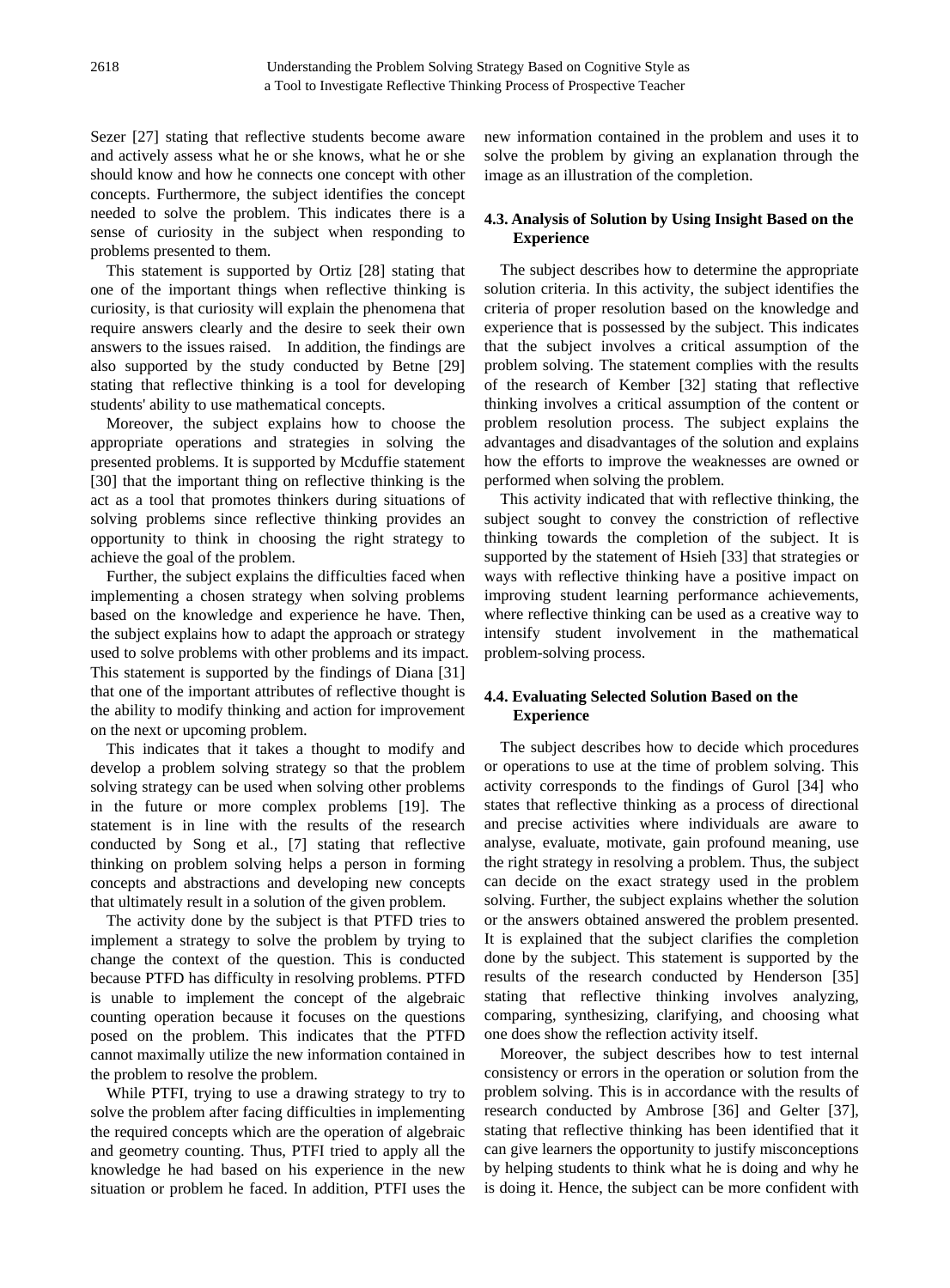the answers obtained which are likely to be correct [38-40].

From several explanations above, it can be suggested that prospective teachers with cognitive field dependent style (PTFD) based on the experience and knowledge he has, has a tendency of not being able to maximally utilize new information of problem. He only focused on the main problem raised from the math problem so he had a hard time solving the problems although he was able to apply all the knowledge and experience he had to the situation or problem he faced. This indicates that the PTFD has dynamic reflective thinking characteristics that can also be called reflective-dynamic where the PTFD uses his experience and knowledge to be applied in the problem solving process which is unusual as he did before.

While a prospective teacher with cognitive field independent style (PTFI), when thinking reflective, used the knowledge and experience he had in solving such mathematical problems with a tendency in trying to use optional strategies. He used another strategy, when he had a deadlock to solve the problem by using the algebraic equation strategy. In this case the strategy used is drawing. PTFI tries to solve the problem with the strategy after difficulties in implementing the required concepts.

It is therefore PTFI tried to apply all the knowledge he had based on his experience in the new situation or problem he faced. In addition, PTFI uses the new information contained in the problem and uses it to solve the problem by giving an explanation through the image as an illustration of the completion. Hence, PTFI has a generative reflective thinking characteristic that can be termed as reflective-generative where PTFI uses the experience and knowledge he has in order to use the new information in the presented problems and utilizes the information to construct a completion strategy as an explanation of the solution he acquired.

## **5. Conclusions**

The results of this study gives an idea that the quality of the reflective thinking process in solving mathematical problems differs between individuals caused by characteristic differences in this case the cognitive style adopted by the individual. The cognitive individual filed dependent style tends to be dynamic where this individual uses his experience and knowledge to be applied in the process of solving such unusual mathematical problems as the completion he had done before. However, the students was unable to utilize the new information contained in the problem and only focused on the main problem presented so that this individual has a dynamic-reflective thinking characteristic.

While independent cognitive-styled individuals tend to be generative in which the individual uses the experience and knowledge he or she has to exploit the new information contained in the problem presented in order to

construct alternative completion strategies after experiencing a deadlock as an explanation of the solutions he or she acquired. Thus, this individual has a characteristic reflective thinking that is generative that we can term as reflective-generative.

However, the most important thing about reflective thinking is to encourage prospective mathematics teacher's students in solving the complex mathematical problems situations since it gives them the opportunity to think about how he actually solves problems and how to set up a problem solving strategy in order to achieve the objectives. Hence, reflective thinking can bridge a person to be able to solve problems that affect the mastery of mathematical concepts well.

## **REFERENCES**

- [1] Demirel, M., Derman, I. and Karagedik, E. A study on the relationship between reflective thinking skills towards problem solving and attitudes towards mathematics. Procedia-Social and Behavioral Sciences, Vol. 197, 2086-2096, 2015.
- [2] Lee, H. J. Understanding and assessing preservice teachers' reflective thinking. Teaching and teacher education, Vol. 21, No. 6, 699-715, 2005.
- [3] Lim, L. A. Y. L. A comparison of students' reflective thinking across different years in a problem-based learning environment. Instructional Science, Vol. 39, No. 2, 171-188, 2011.
- [4] Syamsuddin, A. Analysis of prospective teacher's mathematical problem solving based on taxonomy of reflective thinking. Journal of Physics: Conference Series, Vol. 1157, No. 3, 032078, 2019.
- [5] Lipman, M. Thinking in education. Cambridge University Press, 2003.
- [6] Choy, S. C., & San Oo, P. Reflective thinking and teaching practices: A precursor for incorporating critical thinking into the classroom?. International journal of Instruction, Vol.5, No. 1, 167-182, 2012.
- [7] Song, H. D., Grabowski, B. L., Koszalka, T. A., & Harkness, W. L., Patterns of instructional-design factors prompting reflective thinking in middle-school and college level problem-based learning environments. Instructional Science, Vol. 34, No. 1, 63-87, 2006.
- [8] Jonassen, D. H., Learning to solve problems: An instructional design guide (Vol. 6). John Wiley & Sons, 2004.
- [9] McGregor, D. Developing thinking; developing learning. McGraw-Hill Education: UK, 2007.
- [10] Saracho, O., Matching teachers' and students' cognitive styles. Early Child Development and Care, Vol. 173, No. 2-3, 161-173, 2003.
- [11] Riding, R. J., Glass, A., & Douglas, G., Individual